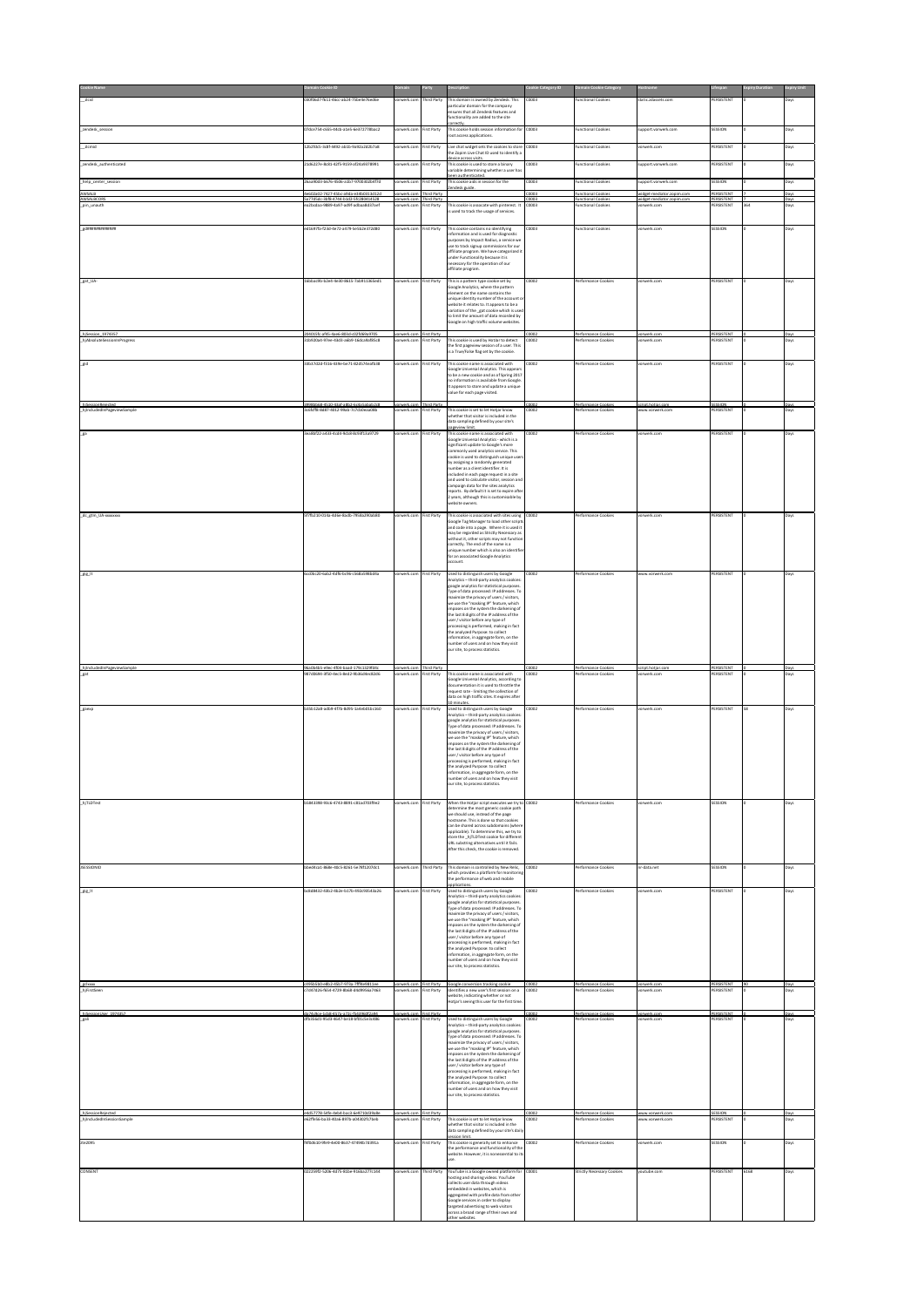|                                                                                                                                                                                                                                        | 521cf40-e856-4117-a08a-662e4ad87654                                                                                | vorwerk.com                                       | irst Party                         | Used by Gigya identity management to<br>manage settings or 'toggles' enabled for                                                | 0001          | Strictly Necessary Cookies                                                          | vorwerk.com                                             | PERSISTENT                             |     | Days                |
|----------------------------------------------------------------------------------------------------------------------------------------------------------------------------------------------------------------------------------------|--------------------------------------------------------------------------------------------------------------------|---------------------------------------------------|------------------------------------|---------------------------------------------------------------------------------------------------------------------------------|---------------|-------------------------------------------------------------------------------------|---------------------------------------------------------|----------------------------------------|-----|---------------------|
|                                                                                                                                                                                                                                        |                                                                                                                    |                                                   |                                    | Gigya's WebSDK functionality. E.g.<br>infiguring password complexity level.                                                     |               |                                                                                     |                                                         |                                        |     |                     |
| gig canary ver 3 07qz7lRqE4wdedyqJvnKBRoSvGF81<br>vorwerk-de-cart                                                                                                                                                                      | 0721bf5e-590b-4f75-9218-6246d218f5d8<br>185d241b-ebaa-4973-9f7f-8c1f1a750102                                       | orwerk.com First Party                            | irst Party                         |                                                                                                                                 | 0001          | Strictly Necessary Cooki<br>Strictly Necessary Cookie                               | account.vorwerk.c<br>www.vorwerk.con                    | PERSISTEN<br>PERSISTENT                |     | Day<br>Dav          |
| AWSELBCORS<br>AWSALBCORS                                                                                                                                                                                                               | 199992d6-5f41-40e3-986c-0355ccecd678<br>a5e53e0-27de-4c15-834d-eb969dea6edc                                        | rwerk.co<br>rorwerk.com                           | <b>First Party</b><br>irst Party   | This cookie is managed by AWS and is                                                                                            | 0001          | Strictly Necessary Cook<br>Strictly Necessary Cookies                               | www.vorwerk.cor<br>www.vorwerk.com                      | PERSISTENT<br>PERSISTENT               |     | Days                |
| OptanonConsent                                                                                                                                                                                                                         | ddab913-08da-4546-9af4-df05092d06a8                                                                                | orwerk.con                                        | irst Party                         | ed for load balancing.<br>This cookie is set by the cookie                                                                      | 0001          | Strictly Necessary Cookies                                                          | vorwerk.com                                             | PERSISTENT                             |     | Days                |
|                                                                                                                                                                                                                                        |                                                                                                                    |                                                   |                                    | compliance solution from OneTrust. It<br>stores information about the categories                                                |               |                                                                                     |                                                         |                                        |     |                     |
|                                                                                                                                                                                                                                        |                                                                                                                    |                                                   |                                    | of cookies the site uses and whether<br>visitors have given or withdrawn conser                                                 |               |                                                                                     |                                                         |                                        |     |                     |
|                                                                                                                                                                                                                                        |                                                                                                                    |                                                   |                                    | for the use of each category. This enables<br>site owners to prevent cookies in each<br>category from being set in the users    |               |                                                                                     |                                                         |                                        |     |                     |
|                                                                                                                                                                                                                                        |                                                                                                                    |                                                   |                                    | browser, when consent is not given. The<br>cookie has a normal lifespan of one year                                             |               |                                                                                     |                                                         |                                        |     |                     |
|                                                                                                                                                                                                                                        |                                                                                                                    |                                                   |                                    | so that returning visitors to the site will<br>have their preferences remembered. It                                            |               |                                                                                     |                                                         |                                        |     |                     |
|                                                                                                                                                                                                                                        |                                                                                                                    |                                                   |                                    | contains no information that can identif<br>the site visitor.                                                                   |               |                                                                                     |                                                         |                                        |     |                     |
|                                                                                                                                                                                                                                        |                                                                                                                    |                                                   |                                    |                                                                                                                                 |               |                                                                                     |                                                         |                                        |     |                     |
| AWSELB                                                                                                                                                                                                                                 | 2003ed65-2d7a-4997-a351-4f43e90fa7c8                                                                               | vorwerk.com                                       | irst Party                         | This cookie name is associated with the<br>Amazon Web Services Elastic Load                                                     | :0001         | Strictly Necessary Cookies                                                          | www.vorwerk.com                                         | <b>PERSISTENT</b>                      |     | Days                |
|                                                                                                                                                                                                                                        | 2347f008-821c-41d7-88a4-a8c8ddeba253                                                                               | orwerk.co                                         |                                    | Balancing functionality for routing client<br>equest on the server.<br>This cookie is used to identify the user.                | 0001          | Strictly Necessary Cookies                                                          | vorwerk.com                                             | PERSISTENT                             |     |                     |
| session<br>gig_canary                                                                                                                                                                                                                  | 241b9376-f63e-44ed-bec7-58273aa1e5fa                                                                               | orwerk.co                                         | irst Party<br>irst Party           | Used by Gigya identity management to                                                                                            | 0001          | Strictly Necessary Cookies                                                          | www.vorwerk.com                                         | SESSION                                |     | Days<br>Days        |
|                                                                                                                                                                                                                                        |                                                                                                                    |                                                   |                                    | ndicate if the client is using the canary<br>on of the WebSDK.                                                                  |               |                                                                                     |                                                         |                                        |     |                     |
| git xxxxxx                                                                                                                                                                                                                             | 4e8a6e8-1591-401a-888f-41755056f242                                                                                | prwerk.cor                                        | irst Party                         | Gigya authentication login token used as<br>security measure to ensure only a                                                   | 0001          | Strictly Necessary Cookies                                                          | www.vorwerk.com                                         | <b>ERSISTENT</b>                       |     | Days                |
|                                                                                                                                                                                                                                        |                                                                                                                    |                                                   |                                    | designated user can log into their                                                                                              |               |                                                                                     |                                                         |                                        |     |                     |
| eltexo 3_z0l7u9FHS/WoRsCtAZeL9cDFYCxOYl8td-JJ-u1o0f rOdnDrowGmTolCffk1nB<br>elt 3 :0l7u9FHSiWoRsCtAZeL9cDFYCxQYI8td-JJ-u1o0f rOdnDrowGmTolCffk1nB                                                                                      | 299fdde5-0ed3-4779-9092-4e03480fb99c<br>ceb3b09-b869-43e1-9263-c1410df8ff3                                         | vorwerk.co                                        | irst Party<br>werk.com Third Party |                                                                                                                                 | 0001          | Strictly Necessary Cookies<br>Strictly Necessary Cook                               | www.vorwerk.com                                         | PERSISTENT<br>PERSISTEN                |     | Days                |
| cfduid                                                                                                                                                                                                                                 | eb74d88-a7b0-46ec-9e40-112517759e59                                                                                | prwerk.com                                        | irst Party                         | Cookie associated with sites using<br><b>IoudFlare, used to speed up page load</b><br>times. According to CloudFlare it is used | 0001          | Strictly Necessary Cookies                                                          | upport.vorwerk.com                                      | <b>ERSISTENT</b>                       |     | Days                |
|                                                                                                                                                                                                                                        |                                                                                                                    |                                                   |                                    | o override any security restrictions<br>based on the IP address the visitor is                                                  |               |                                                                                     |                                                         |                                        |     |                     |
|                                                                                                                                                                                                                                        |                                                                                                                    |                                                   |                                    | oming from. It does not contain any us<br>dentification information.                                                            |               |                                                                                     |                                                         |                                        |     |                     |
| gitexp_XXXXXX                                                                                                                                                                                                                          | 311375b2-4492-4dba-b33a-a2642be78655                                                                               | ronwerk.com                                       | irst Party                         | Gigya identity management login token                                                                                           | 0001          | Strictly Necessary Cookies                                                          | vorwerk.com                                             | PERSISTENT                             |     | Days                |
|                                                                                                                                                                                                                                        |                                                                                                                    |                                                   |                                    | epiration. Controls session expiration<br>or Giava logins                                                                       |               |                                                                                     |                                                         |                                        |     |                     |
| AWSELB                                                                                                                                                                                                                                 | d9eea7d-21b1-4f3c-a0af-63f9324f35c8                                                                                | orwerk.co                                         | irst Party                         | This cookie name is associated with the<br>Amazon Web Services Flastic Load                                                     | 0001          | Strictly Necessary Cookies                                                          | uthor-aem1-e1-blue.vorwerk.com                          | PERSISTENT                             |     | Days                |
|                                                                                                                                                                                                                                        | lec2dbdb-275f-457a-bae2-23f7703ff2be                                                                               | orwerk.co                                         | irst Party                         | Balancing functionality for routing clier<br>equest on the server.                                                              | 0001          |                                                                                     |                                                         | ESSION                                 |     |                     |
| ookietest                                                                                                                                                                                                                              |                                                                                                                    |                                                   |                                    | Common cookie name could have a<br>umber of different origins. Where this<br>first party and a session cookie, its most         |               | Strictly Necessary Cookies                                                          | ww.vorwerk.com                                          |                                        |     | Days                |
|                                                                                                                                                                                                                                        |                                                                                                                    |                                                   |                                    | likely to do with checking to see if the<br>browser is set to block or allow                                                    |               |                                                                                     |                                                         |                                        |     |                     |
|                                                                                                                                                                                                                                        |                                                                                                                    |                                                   |                                    | cookies.Common cookie name could<br>have a number of different origins.                                                         |               |                                                                                     |                                                         |                                        |     |                     |
|                                                                                                                                                                                                                                        |                                                                                                                    |                                                   |                                    | Where this is first narty and a session<br>cookie, its most likely to do with checki                                            |               |                                                                                     |                                                         |                                        |     |                     |
|                                                                                                                                                                                                                                        |                                                                                                                    |                                                   |                                    | to see if the browser is set to block or<br>illow cookies.                                                                      |               |                                                                                     |                                                         |                                        |     |                     |
| AWSELBCORS                                                                                                                                                                                                                             | 3fbc161f-79c4-475d-8456-c2f97a866539                                                                               | vorwerk.co                                        | First Party                        |                                                                                                                                 | 0001          | Strictly Necessary Cookie                                                           | author-aem1-e1-blue.y                                   | PERSISTENT                             |     | Days                |
| gltexp_XXXXXX                                                                                                                                                                                                                          | 1313e770-7763-4975-938b-9f375a7f72f8                                                                               | rwerk.co                                          | hird Party                         | Gigya identity management login toker<br>expiration. Controls session expiration<br>r Gigya logins                              | 0001          | Strictly Necessary Cookies                                                          | dns.eu1.gigya.com                                       | <b>ERSISTENT</b>                       |     | Days                |
| channel                                                                                                                                                                                                                                | 4a7987d5-90b0-4913-83de-2650540dfd3d<br>efd808-c43e-40e4-8388-73c36630eb59                                         | vorwerk.com First Party<br>werk.cor               | hird Party                         | YouTube is a Google owned platform for                                                                                          | 00001<br>0001 | Strictly Necessary Cookies                                                          | vorwerk.com<br>utube.com                                | PERSISTENT<br>ESSION                   |     | Days<br>lays        |
|                                                                                                                                                                                                                                        |                                                                                                                    |                                                   |                                    | hosting and sharing videos. YouTube<br>collects user data through videos                                                        |               |                                                                                     |                                                         |                                        |     |                     |
|                                                                                                                                                                                                                                        |                                                                                                                    |                                                   |                                    | mbedded in websites, which is<br>aggregated with profile data from othe                                                         |               |                                                                                     |                                                         |                                        |     |                     |
|                                                                                                                                                                                                                                        |                                                                                                                    |                                                   |                                    | Google services in order to display<br>targeted advertising to web visitors                                                     |               |                                                                                     |                                                         |                                        |     |                     |
|                                                                                                                                                                                                                                        |                                                                                                                    |                                                   |                                    | across a broad range of their own and<br>ther websites.                                                                         |               |                                                                                     |                                                         |                                        |     |                     |
| apiDomain_XXXXXX                                                                                                                                                                                                                       | 547b9e04-b3d8-4223-9b38-ca98cd260816                                                                               | orwerk.com                                        | irst Party                         | The shared domain that the Gieva<br>entity management API calls for all                                                         | 0001          | Strictly Necessary Cookies                                                          | account.vorwerk.com                                     | PERSISTENT                             | 365 | Days                |
| cf_bm                                                                                                                                                                                                                                  | 04541f4-6150-412d-919c-f080f7f9ff89                                                                                | werk.co                                           | rst Party                          | sites in a group should be sent to.<br>The __cf_bm cookie is a cookie necessary                                                 | 0001          | itrictly Necessary Cookies                                                          | upport.vorwerk.com                                      | ERSISTENT                              |     | Jays                |
|                                                                                                                                                                                                                                        |                                                                                                                    |                                                   |                                    | to support Cloudflare Bot Management<br>surrently in private beta. As part of our<br>bot management service, this cookie        |               |                                                                                     |                                                         |                                        |     |                     |
|                                                                                                                                                                                                                                        |                                                                                                                    |                                                   |                                    | relps manage incoming traffic that<br>matches criteria associated with bots.                                                    |               |                                                                                     |                                                         |                                        |     |                     |
|                                                                                                                                                                                                                                        |                                                                                                                    |                                                   |                                    |                                                                                                                                 |               |                                                                                     |                                                         |                                        |     |                     |
| glt 3 z0l7u9FHSjWqRsCtAZgL9cDFYCxQYl8td-JJ-u1q0f rOdnDrqwGmTplCffk1nB                                                                                                                                                                  | 644bdc28-8486-46bc-bfba-a1958023e07                                                                                | prwerk.com First Party                            |                                    |                                                                                                                                 | 0001          | Strictly Necessary Cookies                                                          | vorwerk.com                                             | PERSISTENT                             |     | Days                |
| CONSEN<br>AWSELB                                                                                                                                                                                                                       | 6910ac42-304a-493a-bc9f-67aae8c232f6<br>fe41cff-b7e0-4c17-aeb6-4bc974e632dc                                        | vorwerk.com Third Party<br>rwerk.cor              | irst Party                         | This cookie name is associated with the                                                                                         | C0001<br>0001 | <b>Strictly Necessary Cookies</b><br>Strictly Necessary Cookies                     | youtube-nocookie.com<br>uthor-aem1-e1-black.vorwerk.com | PERSISTENT<br>PERSISTENT               |     | Days<br>Javs        |
|                                                                                                                                                                                                                                        |                                                                                                                    |                                                   |                                    | Imazon Web Services Elastic Load<br>Balancing functionality for routing client<br>quest on the server.                          |               |                                                                                     |                                                         |                                        |     |                     |
| him<br>gig canary ve                                                                                                                                                                                                                   | 71366514-f9df-49f1-8068-a542b1646a0<br>73648dd5-37bb-4d83-a9a1-b6a51df2d240                                        | prwerk.com First Party<br>vorwerk.com First Party |                                    |                                                                                                                                 | nnn1<br>00001 | Strictly Necessary Cookie<br>Strictly Necessary Cookies                             | account.vorwerk.con<br>www.vorwerk.com                  | PERSISTENT<br>SESSION                  |     | Day<br>Days         |
| AWSELB                                                                                                                                                                                                                                 | 039h133.h390.4976.hhf9.9d7c63d596aa                                                                                | rwerk.com                                         | irst Party                         | This cookie name is associated with the<br>Imazon Web Services Elastic Load                                                     | 0001          | Strictly Necessary Cookies                                                          | tyaccount.vorwerk.com                                   | PERSISTENT                             |     | Days                |
|                                                                                                                                                                                                                                        |                                                                                                                    |                                                   |                                    | Balancing functionality for routing client<br>equest on the server.                                                             |               |                                                                                     |                                                         |                                        |     |                     |
| git_xxxxx                                                                                                                                                                                                                              | 8491485e-01b7-4e40-b2f0-fc3279381d07                                                                               | prwerk.co                                         | irst Party                         | Gigya authentication login token used as<br>a security measure to ensure only a                                                 | 0001          | Strictly Necessary Cookies                                                          | vorwerk.com                                             | PERSISTENT                             |     | Days                |
|                                                                                                                                                                                                                                        |                                                                                                                    |                                                   |                                    | esignated user can log into their<br>count.                                                                                     |               |                                                                                     |                                                         | SESSION                                |     |                     |
| <b>JSESSIONID</b>                                                                                                                                                                                                                      | 8976d5e6-9691-488b-a747-2cda3fd39fec                                                                               | prwerk.co                                         | irst Party                         | General purpose platform session cookie<br>used by sites written in JSP. Usually used                                           | 0001          | Strictly Necessary Cookies                                                          | www.vorwerk.com                                         |                                        |     | Days                |
|                                                                                                                                                                                                                                        |                                                                                                                    |                                                   |                                    |                                                                                                                                 |               |                                                                                     |                                                         |                                        |     |                     |
|                                                                                                                                                                                                                                        |                                                                                                                    |                                                   |                                    | o maintain an anonymous user session<br>by the server.                                                                          |               |                                                                                     |                                                         |                                        |     |                     |
| git xxxxxx                                                                                                                                                                                                                             | d91e340 eaaf-42be-a766-7df344662595                                                                                | vorwerk.com                                       | hird Party                         | Gigya authentication login token used as                                                                                        | 0001          | Strictly Necessary Cookies                                                          | cdns.eu1.gigya.com                                      | PERSISTENT                             |     | Days                |
|                                                                                                                                                                                                                                        |                                                                                                                    |                                                   |                                    | security measure to ensure only a<br>designated user can log into their                                                         |               |                                                                                     |                                                         |                                        |     |                     |
|                                                                                                                                                                                                                                        | fb94e90-e609-49ab-b312-9e1263fd7ebe<br>001bfc1-3232-4d9c-bd5d-8637c7a2dbb6                                         | vorwerk.com First Party                           | First Party                        |                                                                                                                                 | nnn1<br>0001  | Strictly Necessary Cookies                                                          | www.vorwerk.com<br>oort.vorwerk                         | PERSISTENT<br>SESSION                  |     | <b>Days</b><br>Days |
|                                                                                                                                                                                                                                        | 9212088a.h859.48e3.9h0c.hd21h81e79eh<br>7391097-d033-4dad-8915-f810733bdbb3                                        | srwerk.com First Party                            | <b>First Party</b>                 |                                                                                                                                 | 0001<br>0001  | Strictly Necessary Cookies                                                          | account.vorwerk.com                                     | PERSISTENT<br>PERSISTENT               |     | Days                |
| ison<br>gig canary 3. 07q27lRqE4wdedyqJvnKBRoSvGF8YmMS6bAbNgU XtE QNaX3NGpK SIZG1LLqn3<br>glt 3. GG5RLY-T5KWbX8JJfwQ2xL9IssCqbEaBWlajg7xjZoCZkYPkoYDzTqZoECG9seYl<br>glt 3. z0J7u9FHSjWqRsCtAZgL9cDFYCxQYl8td-U-u1q0f rOdnDrqwGmTpICff | ac09b486-67d4-427c-bd00-0930de35ed6f<br>22b02f3-6dd5-436d-b993-15871359f169                                        | vorwerk.com First Party                           | rwerk.com First Party              |                                                                                                                                 | 0001<br>0001  | Strictly Necessary Cookies<br>Strictly Necessary Cookies                            | vorwerk.com<br>www.vorwerk.com                          | PERSISTENT<br>PERSISTENT               |     | Days                |
| gitexp XXXXXX                                                                                                                                                                                                                          | 5c48a95-b63e-43bd-bca8-cdc38cc6ddaa                                                                                | prwerk.com                                        | irst Party                         | Gigya identity management login toker<br>opiration. Controls session expiration                                                 | 0001          | Strictly Necessary Cookies                                                          | www.vorwerk.com                                         | PERSISTENT                             |     | Days                |
|                                                                                                                                                                                                                                        | a090f69-5c53-436d-9020-465e3d6daeeb<br>cd30ef5c-ac93-4395-a84c-0e86d9d5dd74                                        | vorwerk.com<br>vorwerk.com Third Party            | First Party                        | for Gigya logins<br>AWS ELB application load balanc                                                                             | 0001<br>0001  | Strictly Necessary Cookies<br><b>Strictly Necessary Cookies</b>                     | www.vorwerk.com<br>vorwerk.it                           | PERSISTENT<br>PERSISTENT               |     | Days<br>Days        |
| AWSALB<br>cfduid<br>OptanonAlertBoxClosed                                                                                                                                                                                              | f2e65ad-1451-45d4-a7ad-df3462597a92                                                                                | prwerk.com                                        | irst Party                         | This cookie is set by websites using<br>certain versions of the cookie law                                                      | 0001          | Strictly Necessary Cookies                                                          | vorwerk.com                                             | PERSISTENT                             | 365 | Days                |
|                                                                                                                                                                                                                                        |                                                                                                                    |                                                   |                                    | compliance solution from OneTrust. It is<br>set after visitors have seen a cookie                                               |               |                                                                                     |                                                         |                                        |     |                     |
|                                                                                                                                                                                                                                        |                                                                                                                    |                                                   |                                    | information notice and in some cases<br>only when they actively close the notice                                                |               |                                                                                     |                                                         |                                        |     |                     |
|                                                                                                                                                                                                                                        |                                                                                                                    |                                                   |                                    | fown. It enables the website not to<br>show the message more than once to a                                                     |               |                                                                                     |                                                         |                                        |     |                     |
|                                                                                                                                                                                                                                        |                                                                                                                    |                                                   |                                    | user. The cookie has a one year lifespan<br>and contains no personal information.                                               |               |                                                                                     |                                                         |                                        |     |                     |
|                                                                                                                                                                                                                                        | fc86dc5-bba9-40de-ba85-13601795f44                                                                                 |                                                   | werk.com Third Part                |                                                                                                                                 |               |                                                                                     | Ins giava.cor                                           | PERSISTEN                              |     | Days                |
| elt 3 G65RLY-T5KWbX8JJfwQ2xL9IssCobEaBWlaie7xiZoCZKYPkoYDzTo2oE<br>gig toggles<br>gig toggles                                                                                                                                          | d4ced1ce-439a-4edh-8fh0-1hc1ecd8e561<br>7a73bca-7d62-41e6-a4d1-8650ace830d9                                        | vorwerk.com Third Party<br>werk.cor               | irst Party                         | Used by Gigya identity management to                                                                                            | nnn1<br>0001  | Strictly Necessary Cookies<br>itrictly Necessary Cookies                            | cdns.eu1.eizva.com<br>ww.vorwerk.com                    | PERSISTENT<br><b>ERSISTENT</b>         |     | Days<br>Jays        |
|                                                                                                                                                                                                                                        |                                                                                                                    |                                                   |                                    | manage settings or 'toggles' enabled for<br>Gigya's WebSDK functionality. E.g.                                                  |               |                                                                                     |                                                         |                                        |     |                     |
|                                                                                                                                                                                                                                        |                                                                                                                    |                                                   |                                    | onfiguring password complexity level.                                                                                           |               |                                                                                     |                                                         |                                        |     |                     |
| gitexp 3 G65<br>gig it                                                                                                                                                                                                                 | dae2519a-8e20.4c2a-83f3-ah2894d6ha82<br>cd782c7-5e8a-4a11-b06b-59eff208bf4<br>e38928fd-2e4e-461h-h129-7e232a699hc2 | rwerk.com<br>rwerk.com                            | irst Party<br><b>hird Party</b>    | internal cookie for the Web SDK. If                                                                                             | 0001<br>0001  | Strictly Necessary Cookie<br>trictly Necessary Cooki-<br>Strictly Necessary Cookies | vorwerk.com<br>ns eu 1 eigya<br>orwerk.com              | PERSISTENT<br>PERSISTENT<br>PERSISTENT |     | Day<br>Days         |
| gig bootstrap 3                                                                                                                                                                                                                        |                                                                                                                    |                                                   | irst Party                         | seclined, user may be intermittently<br>logged out.                                                                             |               |                                                                                     |                                                         |                                        |     | Days                |
| hasGmid                                                                                                                                                                                                                                |                                                                                                                    |                                                   |                                    |                                                                                                                                 | 0001          | Strictly Necessary Cookies                                                          | account.vorwerk.com                                     | PERSISTENT                             | 181 | Days                |
| VISITOR_INFO1_LIVE                                                                                                                                                                                                                     | f5120a89-0b40-4e61-8595-b9daa5ed5db0<br>50a4e37-a60a-4792-b95e-373d0aa9e3be                                        | vorwerk.com First Party<br>prwerk.com             | hird Party                         | This cookie is used as a unique identifier                                                                                      | 0001          | Strictly Necessary Cookies                                                          | outube.com                                              | PERSISTENT                             | 865 | Days                |
| _cfruid                                                                                                                                                                                                                                | 843575-438a 4828-abf6-058d9dcac52                                                                                  |                                                   | st Party                           | o track viewing of videos<br>Cookie associated with sites using<br>CloudFlare, used to identify trusted web                     | 0001          | itrictly Necessary Cookie                                                           | upport.vorwerk.com                                      | <b>ESSIO</b>                           |     | Days                |
| umeh                                                                                                                                                                                                                                   | 0185bf9e-921d-4f14-93b5-3496e5e70f4d                                                                               | orwerk.cor                                        | hird Party                         | raffic.<br>This domain is owned by Improve Digital,                                                                             | 0004          | <b>Targeting Cookies</b>                                                            | 360yield.com                                            | PERSISTENT                             |     | Days                |
|                                                                                                                                                                                                                                        |                                                                                                                    |                                                   |                                    | a company based in the Netherlands<br>with offices in various EU locations.                                                     |               |                                                                                     |                                                         |                                        |     |                     |
|                                                                                                                                                                                                                                        |                                                                                                                    |                                                   |                                    | Improve Digital is itself majority owned<br>by Swiss-based PubliGroupe. The                                                     |               |                                                                                     |                                                         |                                        |     |                     |
|                                                                                                                                                                                                                                        |                                                                                                                    |                                                   |                                    | company provides a technology platfo<br>to enable website owners to manage<br>mline third party advertising through             |               |                                                                                     |                                                         |                                        |     |                     |
|                                                                                                                                                                                                                                        |                                                                                                                    |                                                   |                                    | their websites.                                                                                                                 |               |                                                                                     |                                                         |                                        |     |                     |
| obuid                                                                                                                                                                                                                                  | 04cae3f7-27da-4e9a-87a8-f2eb35f73f47                                                                               | orwerk.con                                        | Third Party                        | This domain is owned by Outbrain, which<br>describes itself as a content discovery                                              | 0004          | <b>Targeting Cookies</b>                                                            | outbrain.com                                            | PERSISTENT                             |     | Days                |
|                                                                                                                                                                                                                                        |                                                                                                                    |                                                   |                                    | platform. It provides technology to help<br>distribute content targeted to individual                                           |               |                                                                                     |                                                         |                                        |     |                     |
|                                                                                                                                                                                                                                        |                                                                                                                    |                                                   |                                    | nterests.                                                                                                                       |               |                                                                                     |                                                         |                                        |     |                     |
| MUID                                                                                                                                                                                                                                   | 0e1e6799-6b43-4f4f-973f-51a1358dbb1b                                                                               | orwerk.co                                         | hird Party                         | This domain is owned by Mircosoft - it is<br>the site for the search engine Bing.                                               | 0004          | <b>Targeting Cookies</b>                                                            | bing.com                                                | <b>ERSISTENT</b>                       | 865 | Days                |
| binoizzez                                                                                                                                                                                                                              | 100ae56a-da7d-4116-a6a3-c8ed357e3ec3                                                                               | vorwerk.com                                       | hird Party                         | This domain is owned by StickyAdsTV, a                                                                                          | 0004          | <b>Targeting Cookies</b>                                                            | ads.stickyadstv.com                                     | SESSION                                |     | Days                |
|                                                                                                                                                                                                                                        |                                                                                                                    |                                                   |                                    | French company providing online video<br>advertising services.                                                                  |               |                                                                                     |                                                         |                                        |     |                     |
| <b>IDSYNC</b>                                                                                                                                                                                                                          | 16399e9-1c48-4329-bba3-c1437c7febd4                                                                                | ronwerk.com                                       | hird Party                         | This domain is owned by Yahoo Inc.<br>whose main business model is online                                                       | 10004         | <b>Targeting Cookies</b>                                                            | analytics.yahoo.com                                     | PERSISTENT                             |     | Days                |
|                                                                                                                                                                                                                                        |                                                                                                                    |                                                   |                                    | dvertising. Although this domain is<br>associated with Yahoo's web analytics                                                    |               |                                                                                     |                                                         |                                        |     |                     |
| eltexa 3 G658LY-TSKWbX8LifwQ2xL9ksCobFaBWlais7xIZoCZKYPkoYDzTa2oECG9se<br>cf chi cc xxxxxxxxxxxxxxxxxxxx<br>istid                                                                                                                      |                                                                                                                    |                                                   |                                    | service, because these are third party<br>cookies they can allow Yahoo, in                                                      |               |                                                                                     |                                                         |                                        |     |                     |
|                                                                                                                                                                                                                                        |                                                                                                                    |                                                   |                                    | combination with other cookies set, to<br>ollect data for targeted advertising<br>purposes.                                     |               |                                                                                     |                                                         |                                        |     |                     |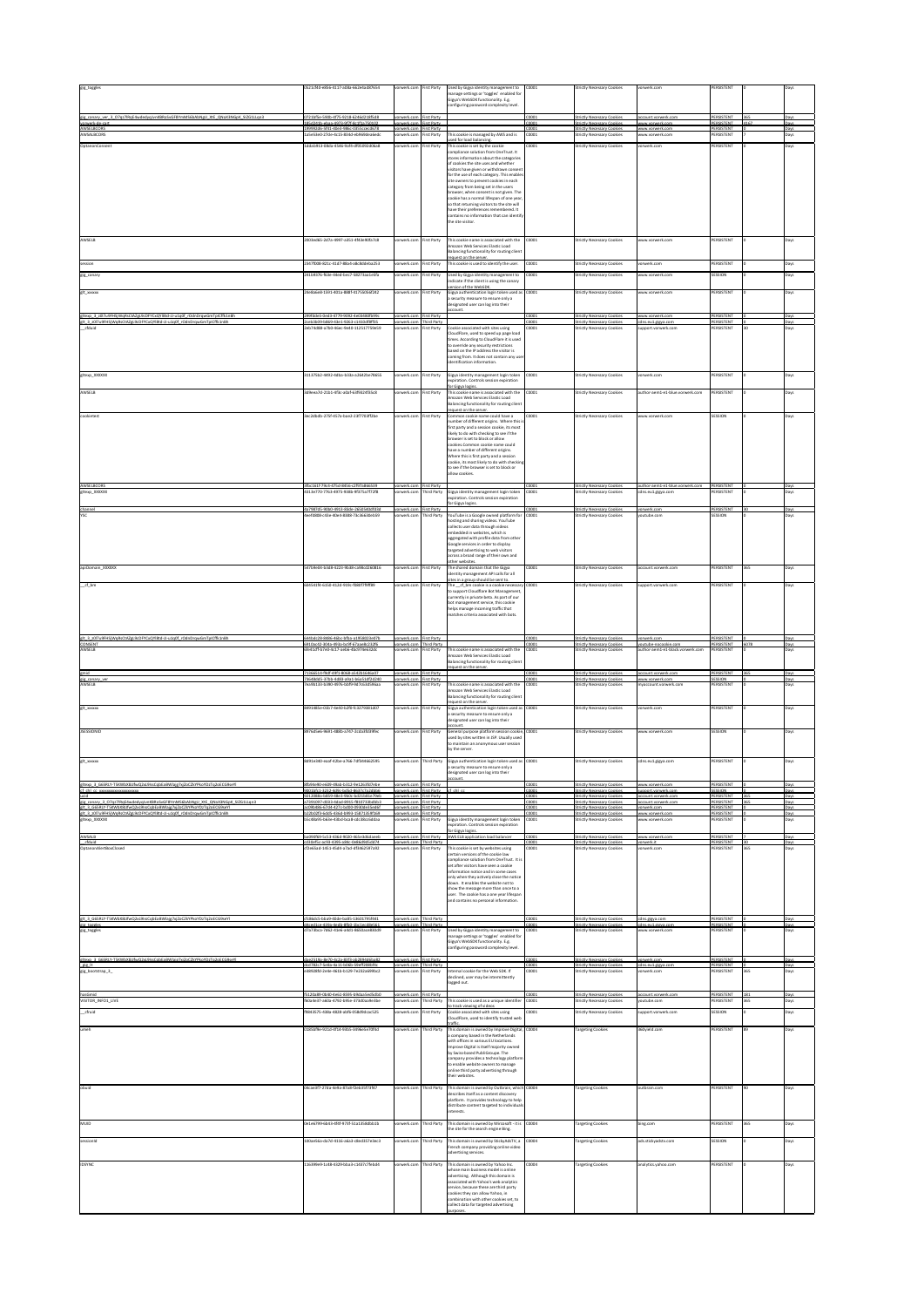|                                       | 67cdfbd-1454-44f6-8e71-9c28d548f56a                                         | werk.co                              | hird Party                  | This domain is owned by Improve Digital<br>a company based in the Netherlands<br>with offices in various EU locations.<br>mprove Digital is itself majority owned                                                                                                                                                                                                                                                                                                        | 0004          | argeting Cookies                                     | 60yield.com                         | ERSISTENT                      |     |              |
|---------------------------------------|-----------------------------------------------------------------------------|--------------------------------------|-----------------------------|--------------------------------------------------------------------------------------------------------------------------------------------------------------------------------------------------------------------------------------------------------------------------------------------------------------------------------------------------------------------------------------------------------------------------------------------------------------------------|---------------|------------------------------------------------------|-------------------------------------|--------------------------------|-----|--------------|
|                                       |                                                                             |                                      |                             | by Swiss-based PubliGroupe. The<br>ompany provides a technology platform<br>to enable website owners to manage<br>mline third party advertising through<br>heir websites.                                                                                                                                                                                                                                                                                                |               |                                                      |                                     |                                |     |              |
| UserID1<br>tluid                      | 182bddbd-dcce-431c-b9e1-39af7ab9e302<br>96e4329-ea9e-4e52-a6be-7a667313865c | vorwerk.com Third Party<br>prwerk.co | hird Party                  | This domain is owned by TripleLift, a USA<br>based business providing programmati                                                                                                                                                                                                                                                                                                                                                                                        | 0004<br>0004  | <b>Targeting Cookies</b><br>argeting Cookies         | adfarm1.adition<br>3lift.com        | PERSISTENT<br><b>ERSISTENT</b> | 365 | Days<br>Jays |
| data-c                                | 1c41ca48-9982-4aae-9832-bed60c263d39                                        | orwerk.co                            | hird Party                  | ative advertising services.<br>Media.net is a global online advertising                                                                                                                                                                                                                                                                                                                                                                                                  | 0004          |                                                      | media.net                           | PERSISTENT                     |     | Days         |
| tuuid                                 | 2e133c6c-6b57-43f6-a414-07d76b7f32b9                                        | orwerk.co                            | <b>hird Party</b>           | technology network.<br>This domain is owned by IPONWEB and is                                                                                                                                                                                                                                                                                                                                                                                                            | 0004          | <b>Targeting Cookies</b><br><b>Targeting Cookies</b> | bidswitch.net                       | PERSISTENT                     | 365 | Days         |
|                                       |                                                                             |                                      |                             | used to provide a real time bidding<br>slatform for online advertising.                                                                                                                                                                                                                                                                                                                                                                                                  |               |                                                      |                                     |                                |     |              |
| riteo                                 | 2f05ac1f-1c77-46e1-9591-6a965427643d                                        | orwerk.cor                           | hird Party                  | This domain is owned by Outbrain, which<br>describes itself as a content discovery<br>platform. It provides technology to help<br>distribute content targeted to individual<br>nterests.                                                                                                                                                                                                                                                                                 | 0004          | <b>Targeting Cookies</b>                             | outbrain.com                        | PERSISTENT                     | 30  | Days         |
|                                       | 03d3800 f75d 48dd b9c0 5f3231e33fa9                                         | prwerk.cor                           | hird Party                  | This domain is owned by IPONWEB and is<br>sed to provide a real time hidding<br>slatform for online advertising.                                                                                                                                                                                                                                                                                                                                                         | 0004          | argeting Cookies                                     | idswitch.net                        | ERSISTENT                      | 855 | Days         |
| uid                                   | 48f4761-1607-4615-9120-c24c99ca0cc6                                         | rwerk.cor                            | <b>Nird Party</b>           | This domain is owned by Improve Digital,<br>company based in the Netherlands<br>with offices in various EU locations.<br>mprove Digital is itself majority owned                                                                                                                                                                                                                                                                                                         | 0004          | argeting Cookies                                     | 60yield.com                         | ERSISTENT                      |     | Days         |
|                                       |                                                                             |                                      |                             | by Swiss-based PubliGroupe. The<br>company provides a technology platfor<br>to enable website owners to manage<br>mline third party advertising through<br>heir websites.                                                                                                                                                                                                                                                                                                |               |                                                      |                                     |                                |     |              |
| stx user id                           | 3fc3e50b-af7b-4bfa-850a-19c9488f543e                                        | vorwerk.com                          | hird Party                  | This domain is owned by Sharethrough, a C0004<br>USA based company providing an online<br>native advertising technology platform<br>and services.                                                                                                                                                                                                                                                                                                                        |               | <b>Targeting Cookies</b>                             | sharethrough.com                    | PERSISTENT                     | 364 | Days         |
|                                       | 0bb9da7-baae-4ab4-8b29-d59eb9debd2a                                         | orwerk.co                            | <b>hird Party</b>           | This domain is owned by Yahoo. The<br>main business activity is: Search /                                                                                                                                                                                                                                                                                                                                                                                                | 10004         | <b>Targeting Cookies</b>                             | yahoo.com                           | <b>ERSISTENT</b>               | 365 | Days         |
| fbc<br>uuid2                          | 53107337-e3cc-4f80-96c2-8978ba0ed82e<br>48985b0-7f4c-4546-bbb7-8d57ea8bd48e | vorwerk.co<br>orwerk.co              | irst Party<br>hird Party    | dvertising<br>This domain is owned by AppNexus Inc.                                                                                                                                                                                                                                                                                                                                                                                                                      | 0004<br>0004  | <b>Targeting Cookies</b><br>argeting Cookies         | vorwerk.cor<br>adnxs.com            | PERSISTENT<br><b>ERSISTENT</b> |     | Days<br>Jays |
|                                       |                                                                             |                                      |                             | The company provides a range of online<br>dvertising technology and services.                                                                                                                                                                                                                                                                                                                                                                                            |               |                                                      |                                     |                                |     |              |
| CMID                                  | 5516b4fb-eb42-4034-a133-37bb9498cc76                                        | prwerk.co                            | <b>hird Party</b>           | This domain is owned by Casale Media.<br>The main business activity is: Advertisin                                                                                                                                                                                                                                                                                                                                                                                       | 0004          | <b>Targeting Cookies</b>                             | rasalemedia com                     | PERSISTENT                     |     | Days         |
| visitor-id                            | 8b6d3ae-dcca-4139-8a88-552895e42080                                         | prwerk.cor                           | hird Party                  | Media.net is a global online advertising<br>echnology network                                                                                                                                                                                                                                                                                                                                                                                                            | 0004          | <b>Targeting Cookies</b>                             | nedia.net                           | PERSISTENT                     |     | Days         |
| outbrain cid fetch<br>cf_chl_seq_xxxx | 6ba77749-4584-44a3-bb77-ae6227c33db4<br>175hr20.6af3.493d.857d.61e7471a0c   | rwerk.com                            | rst Party<br>rst Party      | These cookies may be set through ou<br>site by our advertising partners. They                                                                                                                                                                                                                                                                                                                                                                                            | 0004<br>0004  | <b>Targeting Cookies</b><br>argeting Cookie          | www.vorwerk.com                     | PERSISTENT<br><b>ESSION</b>    |     | Days<br>Jays |
|                                       |                                                                             |                                      |                             | may be used by those companies to bu<br>a profile of your interests and show you<br>elevant adverts on other sites. They do<br>not store directly personal information,<br>but are based on uniquely identifying<br>your browser and internet device. If you<br>to not allow these cookies, you will<br>sperience less targeted advertising.                                                                                                                             |               |                                                      |                                     |                                |     |              |
| cf_chl_2                              | 8ad4c5d7-a25f-460e-81a2-936cc28e181t<br>b3cee6b-2769-4316-b19f-6dd9387926d7 | vorwerk.com Third Party<br>orwerk.co | rst Party                   | These cookies may be set through o                                                                                                                                                                                                                                                                                                                                                                                                                                       | :0004<br>0004 | <b>Targeting Cookies</b><br>argeting Cookies         | youtube.cor<br>upport.vorwerk.com   | <b>ERSISTENT</b>               |     | Days<br>lays |
|                                       |                                                                             |                                      |                             | site by our advertising partners. They<br>may be used by those companies to buil<br>a profile of your interests and show you<br>elevant adverts on other sites. They do<br>not store directly personal information,<br>but are based on uniquely identifying<br>your browser and internet device. If you<br>do not allow these cookies, you will<br>experience less targeted advertising.                                                                                |               |                                                      |                                     |                                |     |              |
| uetvid                                | b848fa4-beec-41a9-9559-4021f9ccfa3e                                         | rwerk.co                             | irst Party                  | This is a cookie utilised by Microsoft Bing                                                                                                                                                                                                                                                                                                                                                                                                                              | 0004          | argeting Cookies                                     | orwerk.com                          | ERSISTENT                      |     | lays         |
|                                       | df145f7-cff4-4361-a35a-8a8a9d8bcb1f                                         | rwerk.co                             | hird Party                  | Ads and is a tracking cookie. It allows us<br>to engage with a user that has previously<br>isited our website.<br>This domain is owned by AppNexus Inc.                                                                                                                                                                                                                                                                                                                  | 0004          |                                                      |                                     | <b>ERSISTENT</b>               |     |              |
|                                       | 0030ef5-b3d5-43f8-850a-8f69a8a61bc8                                         | rwerk.co                             | hird Party                  | The company provides a range of onlin<br>advertising technology and services.<br>This domain is owned by Facebook,                                                                                                                                                                                                                                                                                                                                                       | 0004          | argeting Cookies<br>argeting Cookies                 | dnxs.com<br>ww.facebook.com         | ESSION                         |     | Days<br>Days |
|                                       |                                                                             |                                      |                             | which is the world's largest social<br>networking service. As a third party host<br>provider, it mostly collects data on the<br>nterests of users via widgets such as the<br>'Like' button found on many websites.<br>This is used to serve targeted advertising<br>to its users when logged into its services.<br>in 2014 it also started serving up<br>behaviourally targeted advertising on<br>other websites, similar to most dedicate<br>aline marketing companies. |               |                                                      |                                     |                                |     |              |
| criteo write tes<br>CMPS              | 96b3c44c-b150-4257-8f93-91e5ce14d79b<br>9262c12-617e-4308-a263-a268889d9061 | vorwerk.cor<br>orwerk.co             | n Third Party<br>hird Party | This domain is owned by Casale Media.<br>The main business activity is: Advertisin                                                                                                                                                                                                                                                                                                                                                                                       | 0004<br>0004  | <b>Targeting Cookie</b><br>argeting Cookies          | static.criteo.net<br>asalemedia.com | PERSISTEN<br><b>ERSISTENT</b>  |     | Days<br>Jays |
|                                       | 9d0f84f6-1cfa-4098-8064-ab418e7ef212                                        | vorwerk.com First Party              |                             |                                                                                                                                                                                                                                                                                                                                                                                                                                                                          | 0004          | <b>Targeting Cookies</b>                             | vorwerk.com                         | PERSISTENT                     |     | Days         |
| fbp                                   | f07d56d-1c6d-4019-979a-f8bd7f231a32                                         | rwerk.cor                            | irst Party                  | Used by Facebook to deliver a series of<br>advertisement products such as real tim<br>sidding from third party advertisers                                                                                                                                                                                                                                                                                                                                               | 0004          | argeting Cookies                                     | rwerk.com                           | <b>ERSISTENT</b>               |     | Jays         |
| PUBMDCID                              | 9f294d93-dd76-4531-88a7-906f595a54a0                                        | vorwerk.com                          | hird Party                  | This domain is owned by Pubmatic. It<br>operates an advertising exchange<br>slatform where online publishers can<br>targeted advertising space to media                                                                                                                                                                                                                                                                                                                  | 0004          | <b>Targeting Cookies</b>                             | pubmatic.com                        | PERSISTENT                     |     | Days         |
|                                       | 1ffb098-64d6-4ed0-b63f-ebe0edf2357b                                         | rwerk.co                             | hird Party                  | uyers using real time bidding.<br>This domain is owned by Yahoo. The<br>nain business activity is: Search /                                                                                                                                                                                                                                                                                                                                                              | 0004          | <b>Targeting Cookies</b>                             | ahoo.com                            | <b>ERSISTENT</b>               |     | Days         |
| IDE                                   | C2coPhR1525-264c-PF34c-PF31-C1-1984                                         | orwerk.com                           | hird Party                  | This domain is owned by Doubleclick<br>Google). The main business activity is:<br>Doubleclick is Googles real time bidding                                                                                                                                                                                                                                                                                                                                               | 0004          | <b>Targeting Cookies</b>                             | doubledick.net                      | PERSISTENT                     |     | Days         |
| uuid lu                               | ba9b3923-f998-4c57-8723-df636c35ed3f                                        | orwerk.cor                           | hird Party                  | advertising exchange<br>This domain is owned by Improve Digital.<br>a company based in the Netherlands<br>with offices in various FII Incations<br>Improve Digital is itself majority owned<br>by Swiss-based PubliGroupe. The<br>company provides a technology platfo<br>to enable website owners to manage<br>nline third party advertising through<br>their websites.                                                                                                 | 0004          | <b>Targeting Cookies</b>                             | 360vield.com                        | PERSISTENT                     |     | Days         |
| outbrain cid feto<br>data-c-ts        | 1587ece-9d65-4ea8-b716-c3fd1b172d72<br>2ebd7f6-3403-4fd8-a248-f00d77403dca  | orwerk.com                           | Third Part<br>hird Party    | Media.net is a global online advertising                                                                                                                                                                                                                                                                                                                                                                                                                                 | 0004          | Targeting Cor<br><b>Targeting Cookies</b>            | tedia.net                           | PERSISTENT<br>PERSISTENT       |     | Days         |
| criteo write test                     | 3651ef2-ac84-4649-b1c4-f720439fd7e4                                         | rorwerk.com                          | irst Party                  | echnology network.<br>This is a Criteo cookie used to identify<br>the visitor across visits and devices. This<br>allows the website to present the visitor<br>with relevant advertisement - The service<br>is provided by third-party advertisement<br>hubs which facilitate real time hidding<br>for advertisers.                                                                                                                                                       | 0004          | <b>Targeting Cookies</b>                             | www.vorwerk.com                     | PERSISTENT                     |     | Days         |
| cto_tid_test                          | aef8083-1ef4-4e00-902d-b62ab843b522                                         | prwerk.com                           | irst Party                  | This is a Criteo cookie used to identify<br>the visitor across visits and devices. This<br>allows the website to present the visitor<br>with relevant advertisement - The servic<br>is provided by third-party advertisement<br>ubs, which facilitate real-time bidding<br>for advertisers.                                                                                                                                                                              | 0004          | <b>Targeting Cookies</b>                             | vorwerk.com                         | PERSISTENT                     |     | Days         |
| cf_chi_prog                           | cb7cdf6d-e1a8-44c2-a62e-0ce8b6fedfcf                                        | orwerk.com                           | irst Party                  | These cookies may be set through our<br>site by our advertising partners. They<br>may be used by those companies to buil<br>a profile of your interests and show you<br>elevant adverts on other sites. They do<br>not store directly personal information,<br>but are based on uniquely identifying<br>your browser and internet device. If you<br>do not allow these cookies, you will<br>sperience less targeted advertising.                                         | 10004         | <b>Targeting Cookies</b>                             | support.vorwerk.com                 | PERSISTENT                     |     | Days         |
| cto_tid_test                          | d108fb63-31dd-4b0c-8b5f-499120e2d218                                        | vorwerk.com                          | irst Party                  | This is a Criteo cookie used to identify<br>the visitor across visits and devices. This<br>illows the website to present the visitor<br>with relevant advertisement - The servic<br>s provided by third-party advertiseme<br>hubs, which facilitate real-time bidding<br>for advertisers.                                                                                                                                                                                | 0004          | <b>Targeting Cookies</b>                             | www.vorwerk.com                     | PERSISTENT                     |     | Days         |
| iuid_lu                               | 55aaaec-eb79-427b-901b-785cb1f947b4                                         | rwerk.co                             | hird Party                  | This domain is owned by IPONWEB and is<br>used to provide a real time bidding                                                                                                                                                                                                                                                                                                                                                                                            | 0004          | argeting Cookies                                     | idswitch.net                        | ERSISTENT                      |     | Days         |
| uetsid                                | 967b296-b70d-4582-b76f-874266cf13ee                                         | werk.co                              | irst Party                  | slatform for online advertising.<br>This cookie is used by Bing to determine<br>what ads should be shown that may be                                                                                                                                                                                                                                                                                                                                                     | 0004          | argeting Cookies                                     | orwerk.com                          | ERSISTENT                      |     | Days         |
| uid-bp-xxxxx                          | edac08f-acb7-4168-92f8-48dc62800234                                         | rwerk.co                             | hird Party                  | levant to the end user perusing the<br>This domain is owned by StickyAdsTV, a                                                                                                                                                                                                                                                                                                                                                                                            | 0004          | argeting Cookies                                     | ads.stickyadstv.com                 | <b>ERSISTENT</b>               |     | Days         |
|                                       |                                                                             |                                      |                             | French company providing online video<br>advertising services.                                                                                                                                                                                                                                                                                                                                                                                                           |               |                                                      |                                     |                                |     |              |